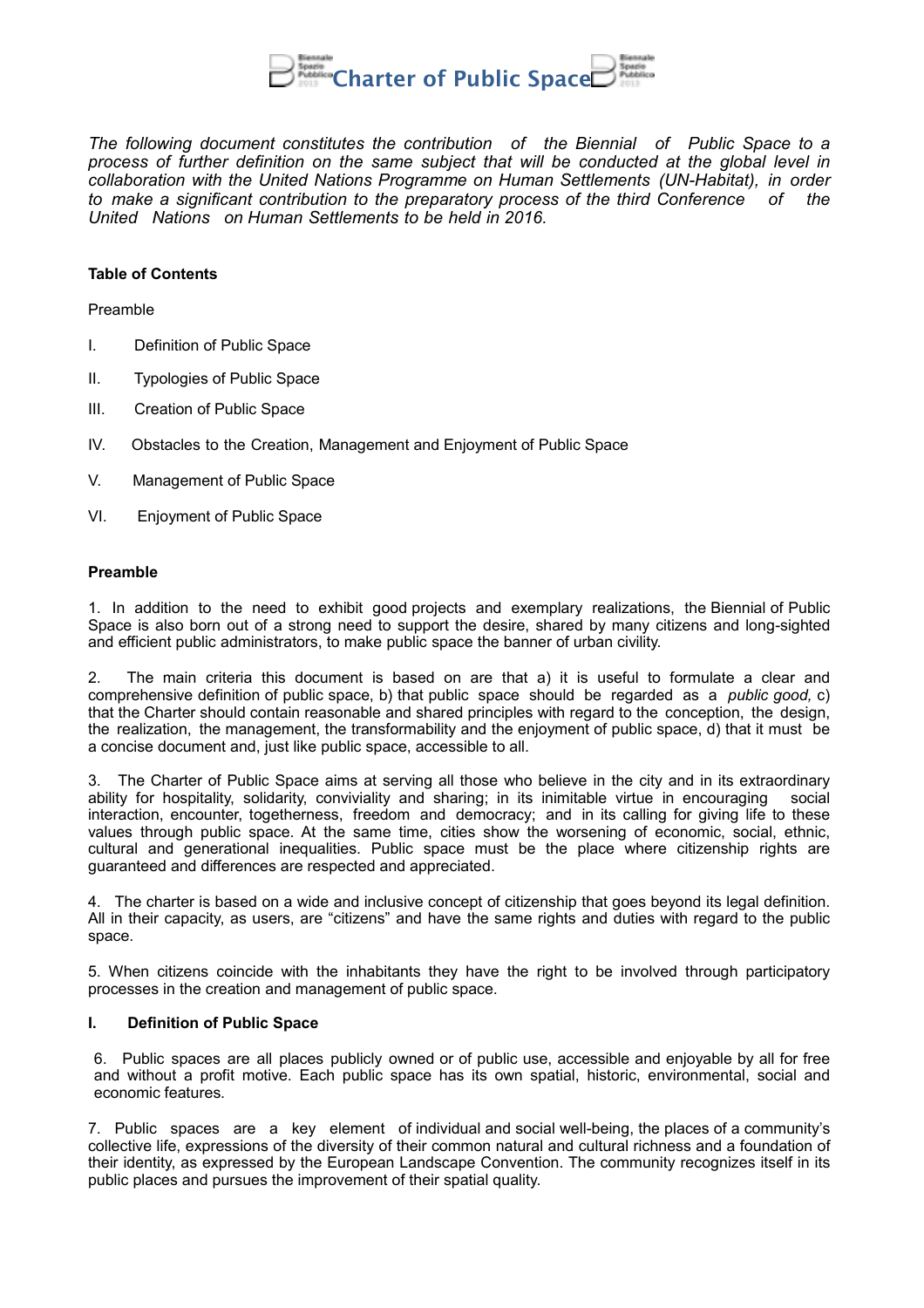

8. Public spaces consist of open environments (e.g. streets, sidewalks, squares, gardens, parks) and in sheltered spaces created without a profit motive and for everyone's enjoyment (e.g. public libraries, museums). Both when they possess a clear identity, can be defined as "places". The objective is that all public spaces should become "places".

9. Views differ on whether public spaces should or should not be publicly owned. However, all public spaces that are also publicly owned offer more stable guarantees of access and enjoyment over time, because they are less subject to those legitimate changes of use typical of private ownership.

10. Public spaces, whenever safeguards of natural or historical value allow, must be made accessible without barriers to the motorial, sensorially and intellectively handicapped.

11. Analogously, all areas even if publicly owned or unfenced, which by their characteristics are substantially unusable by the public inaccessible slopes, abandoned areas, or cut-outs, cannot be considered a public space and cannot be counted as a service or public infrastructure.

12. Conversely, public spaces which are not yet accessible and/or usable must be considered as "potential public spaces", and therefore as a precious resource for the strengthening and renovation of the existing system of public space, and thus of urban quality as a whole.

# **II. Typologies of public space**

13. Public spaces can be distinguished in: a) spaces that have an exclusive or prevalent functional character; b) spaces that presuppose or favour individual uses; c) spaces that, by mix of functions, form, meanings and by connecting the built with the non-built, have the prevalent role of aggregation and social condensation. In the web of these latter functions is the essence of the city.

14. Public spaces:

a) Are the physical web and support for the movement and the stationing of people and means of transport, from which the vitality of the city depends;

b) Host market and accessible commercial activities in fixed premises, public venues and other services (collective and not, public and private), in which the socio-economic dimension of the city is always expressed;

c) Offer precious opportunities for recreation, physical exercise and regeneration for all (parks, gardens, public sports facilities);

d) Help promote education and culture( e.g. museums, public libraries);

e) Are places of individual and collective memory, in which the identity of the people is mirrored and finds sustenance, growing in the knowledge that they are a community;

f) Promote conviviality, encounter, and freedom of expression;

g) Are an integral and meaningful part of the urban architecture and landscape, with a

determinant role in the overall image of the city;

15. For the above characteristics, they represent the principal resource available to public administration on which to build integrated policies and to a broad range of urban planning, of morphological and functional upgrading of the urban fabric and of social and economic regeneration.

# **III. Creation of public space**

16. Every public space should be designed with full consideration for diversity.

17. Public space is the gymnasium of democracy, an opportunity for creating and maintaining over time the sentiment of citizenship and the awareness of the roles that each of us has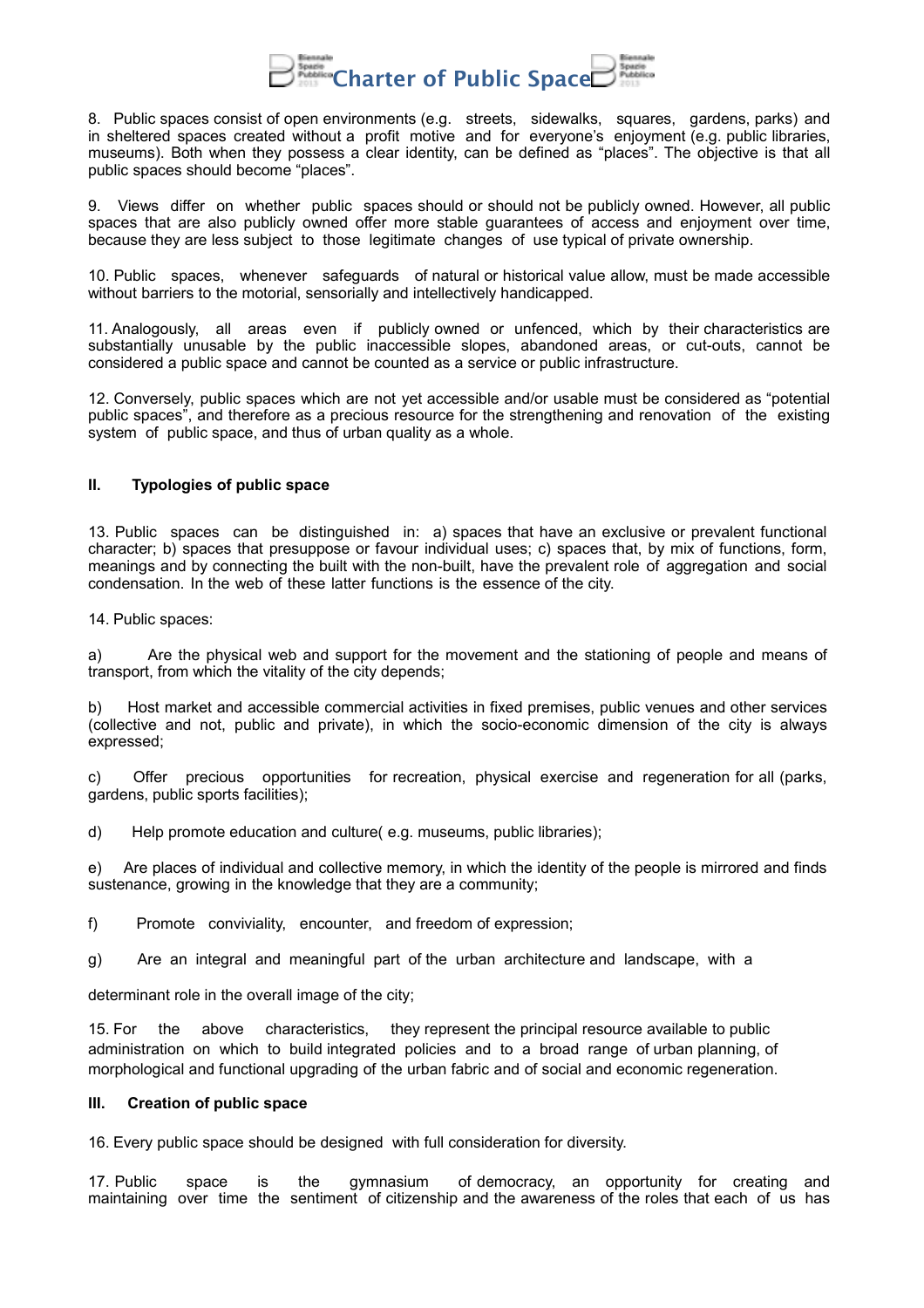

and can have with regard to one's daily lifestyle and to one's living environment.

18. It is advisable for decisions regarding the creation, the management and the enjoyment of public space to be subjected to clear and transparent participatory processes with all interested stakeholders. Such processes, be they institutionalized, regulated or spontaneous, are to be regarded as a right of urban residents and not as unilateral initiatives of government.

19. It is vital to regard urban public spaces as a continuous, articulated and integrated system, to be developed from the scale of neighbourhoods relationships to vast environmental spaces, to facilitate the diffusion of its enjoyment within the whole community and to raise urban quality.

20. Designing public spaces also means taking into account alternative and creative practices based on new techniques of communication and urban usage.

21. The urban public-space system requires a unitary view capable of bringing out the features to maintain, enhance and communicate. It is therefore advisable for local governments to adopt a specific strategy for public-space networks.

22. Within public-space networks it is also advisable to identify polarities and aggregative phenomena, with a view to prevent psychological obstacles from reinforcing physical ones. The interconnection and improvement of public space as a strategy for upgrading peripheries and suburban areas should include improving connections, the enhancement of multifunctionality and access and the reduction of phenomena of privatization and exclusion.

23. Eliminating and/or overcoming the physical barriers that impede or limit access to certain categories of users is therefore a priority goal to pursue both in the design of new public spaces and in the adaptation of existing ones.

24. In extension plans of newly urbanizing cities, whose population will double over the next 10- 20 years (Africa and Asia), it is very important to guarantee sufficient amounts of well connected and adequately proportioned public spaces. (especially…..)

25. Design must pay full attention to maintenance and management costs by using simple solutions and materials that are durable, simple, easily replaceable and climatically adequate.

26. The upgrading of unused public sites is a great opportunity for enhancing the supply and quality of urban public space. In designing the re-use of privately owned derelict sites, the extension and design of new public spaces must take into account both environmental considerations (and eventual shortcomings to compensate) and the socio-economic interrelations within the entire urban sector they are to be part of.

27. The role of urban public spaces for environmental regulation (drainage, microclimate…), the environmental protection of ecologically valuable areas (river banks, wetlands, biodiversity) and the reduction of urban environmental risks must be taken into account both in the design and management phases.

28. In areas destroyed by catastrophic events public spaces must be the starting point of the reconstruction process.

29. The creation, improvement and management of public spaces can provide an opportunity for new job creation and private investment, also in harmony with the provisions of the European Landscape Convention.

30. Interdisciplinary and participatory approaches to public-space design are an exciting opportunity for planners, landscape professionals, architects, technicians and designers to express fully their social roles.

#### **IV. Constraints on the Creation, Management and Enjoyment of Good Public Spaces**

31. The following can be considered constraints on the creation, management and enjoyment of good public spaces: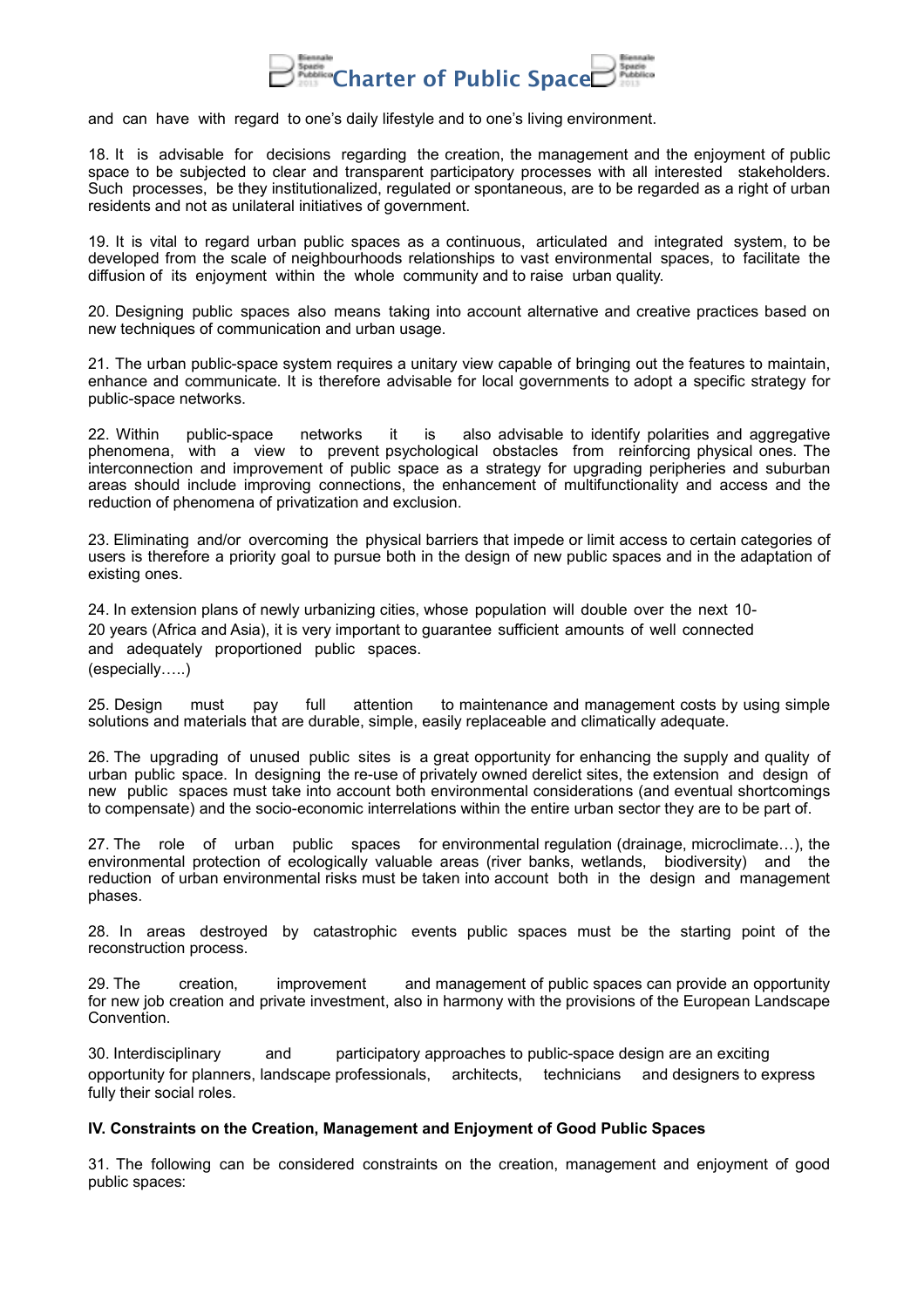

a. The commoditisation of urban sociality (such as the proliferation of specialized facilities for shopping and leisure, private sports facilities, etc.);

b. Decreasing resources for the creation and maintenance of public spaces due to weakened fiscal revenues and the frequent inefficiency of public spending;

c. The declining inclination of citizens to affirm their rights:

d. The weakening of social cohesion, the little regard for public goods on the part of large portions of the citizenry and the increasing frequency of acts of vandalism;

e. The pressures exercised by speculative real estate interests;

f. Design choices that ignore multifunctional criteria and structural connections;

The difficulties encountered by many local authorities in exercising a role of effective public leadership;

h. The sectoralization of administrative structures and the frequent lack of communication between various departments;

i. The vulnerability of many public spaces to improper uses such as the transformation of public squares into parking lots, the vehicular occupation of spaces reserved for pedestrians, the encroachment on public spaces by restaurant and commercial activities outside permitted areas;

j. Perceived or real insecurity in public spaces, with consequent effects of limited use, abandonment and decline;

k. The conviction that the "web" and "social networks" have become "the new public spaces", to the extent that the traditional ones are regarded as irrelevant or, at the very least, outmoded.

l. The absence of directions and references, which may cause a condition of deep disorientation in users of urban space.

# **V**. **Management of Public Space**

32. The management of public space is a prevalent responsibility of local authorities. In order to be discharged successfully, this role requires the active collaboration of citizens, civil society and the private sector.

33. Reducing private automobile traffic in cities is a primary condition for improving environmental conditions, enhancing public spaces and making them more liveable. Favouring zero-energy consumption mobility, like walking and cycling, improves the environment and enhances the quality of public spaces and urban living.

34. Education in a responsible use of public spaces is the least expensive of all form of maintenance and management. It is useful to conduct awareness campaigns in schools, through the media, on the web to educate citizens to a virtuous use of public spaces.

35. Public space improvements determine significant value increments. Consequently, at least part of them must be recaptured for the benefit of the community.

36. Insufficient integration between interventions and management weakens civic awareness in the use of common goods and is a factor in the deterioration of public spaces after their realization or upgrading. Interventions consisting in the creation or upgrading of public spaces must be accompanied by measures and provisions for the maintenance of spaces and infrastructure.

37. After the realization and/or renewal of spaces has taken place, public administrations should make it possible for citizens and their associations to organize events and whatever may contribute to stabilize the permanent use of such spaces

38. The adoption of management strategies based on dialogue and participation when programming